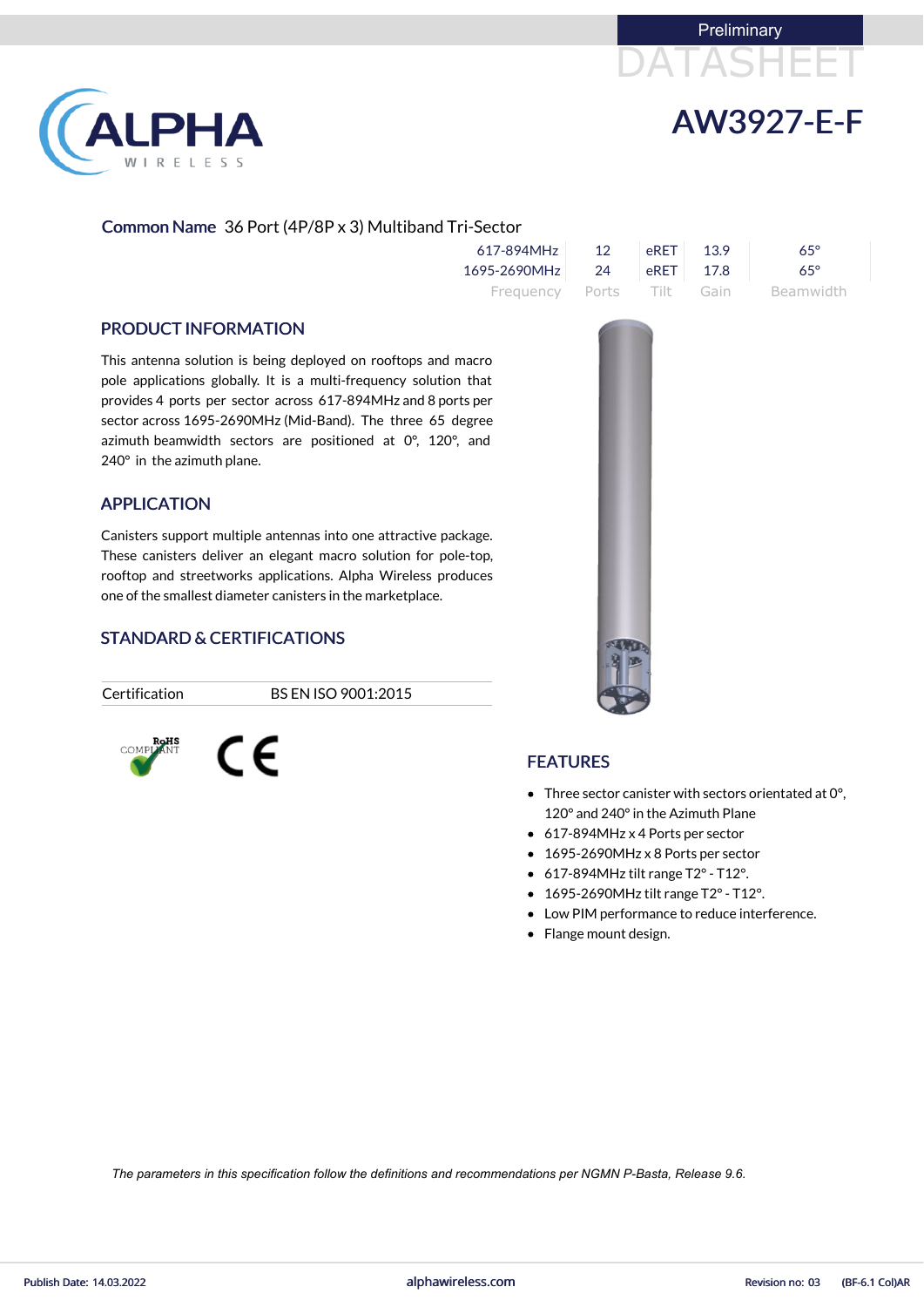

AW3927-E-F

# TECHNICAL SPECIFICATION

| <b>Electrical Specifications</b>                |              |         | Low Band                   |              |                | Mid Band                   |                |                |
|-------------------------------------------------|--------------|---------|----------------------------|--------------|----------------|----------------------------|----------------|----------------|
| <b>MHz</b><br><b>Frequency Range</b>            |              |         | 617-703                    | 703-788      | 788-894        | 1695-1920                  | 1920-2170      | 2300-2690      |
| Polarisation                                    |              | Degree  | ±45° Slant Linear          |              |                |                            |                |                |
| Gain                                            | <b>Basta</b> | dBi     | $12.5 \pm 0.5$             | $13.0 + 0.5$ | $13.4 \pm 0.5$ | $16.8 + 0.5$               | $17.1 \pm 0.5$ | $17.3 \pm 0.5$ |
|                                                 | Max          | dBi     | 13.0                       | 13.5         | 13.9           | 17.3                       | 17.6           | 17.8           |
| Azimuth Beamwidth                               |              | Degree  | 78°                        | $76^\circ$   | $73^\circ$     | $61^\circ$                 | $62^\circ$     | $62^\circ$     |
| <b>Azimuth Beam Squint</b>                      |              | Degree< | $3^{\circ}$                |              |                | $3^\circ$                  |                |                |
| <b>Elevation Beamwidth</b>                      |              | Degree  | $18.1^\circ$               | $16.4^\circ$ | $14.6^\circ$   | $7.5^\circ$                | $6.7^\circ$    | $5.7^\circ$    |
| <b>Electrical Downtilt</b>                      |              | Degree  | $T2^{\circ} - T12^{\circ}$ |              |                | $T2^{\circ} - T12^{\circ}$ |                |                |
| <b>Electrical Downtilt Deviation</b><br>Degree< |              |         | $1^{\circ}$                | $1^\circ$    | $1^\circ$      | $1^{\circ}$                | $1^{\circ}$    | $1^{\circ}$    |
| Impedance                                       |              | Ohms    | 50                         |              |                |                            |                |                |
| <b>VSWR</b>                                     |              | $\prec$ |                            |              |                | 1.5                        |                |                |
| <b>Return Loss</b>                              |              | dB      |                            |              |                | 14                         |                |                |
| Isolation                                       |              | dB      | 25                         | 25           | 25             | 25                         | 25             | 25             |
| Passive Intermodulation                         |              | dBc<    | $-150$                     | $-150$       | $-150$         | $-150$                     | $-150$         | $-150$         |
| Upper Sidelobe Suppression,                     |              | dB      | 16                         | 16           | 16             | 16                         | 16             | 16             |
| Peak to 20°                                     |              |         |                            |              |                |                            |                |                |
| <b>Cross-Polar Discrimination</b>               |              | dB      | 15                         | 15           | 15             | 15                         | 15             | 15             |
| W<br>Max Power Per Port                         |              |         | 300                        |              |                | 250                        |                |                |

# Representative Pattern Files







Azimuth **Elevation** 

For radiation pattern files, please login at www.alphawireless.com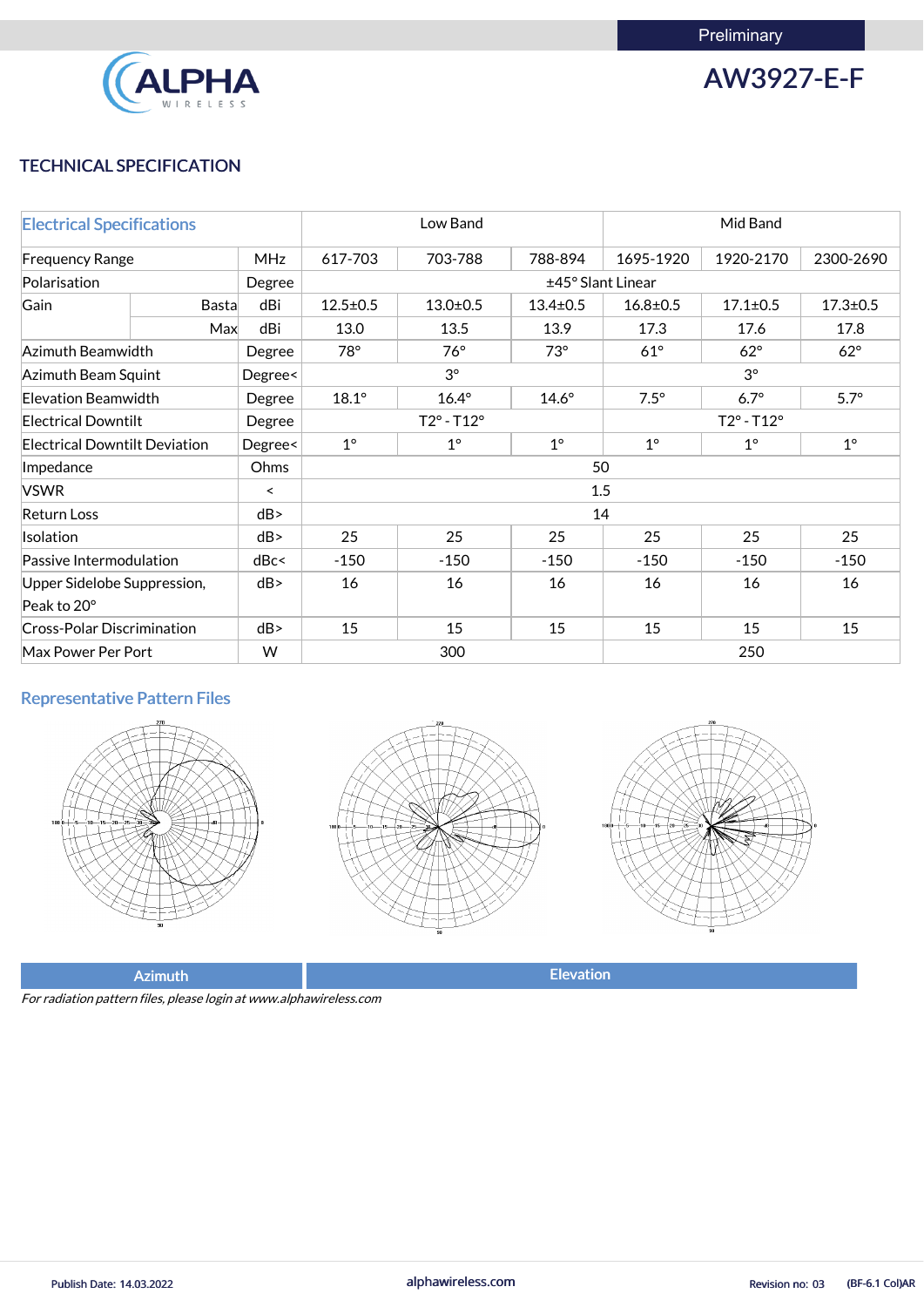

AW3927-E-F

# TECHNICAL SPECIFICATION

|  |  |  | <b>Mechanical Specifications</b> |  |  |
|--|--|--|----------------------------------|--|--|
|  |  |  |                                  |  |  |

| Dimensions                                      | mm(in)               | $3840(151.2) \times 405(15.9) - (L \times \emptyset)$ |
|-------------------------------------------------|----------------------|-------------------------------------------------------|
| Packing Size (LxWxD)                            | mm(in)               | $4100(161.4) \times 550(21.7) \times 590(23)$         |
| Net Weight (antenna)                            | kg (lb)              | 125(275)                                              |
| Shipping Weight                                 | kg (lb)              | 175 (386)                                             |
| Connector Type (Female)                         |                      | $4.3 - 10$                                            |
| <b>Connector Position</b>                       |                      | <b>Bottom</b>                                         |
| <b>Connector Quantity</b>                       |                      | 36 (12P Low band, 24P Mid band)                       |
| Windload Frontal (at Rated Wind Speed: 150km/h) | N(lbf)               | 1445 (325)                                            |
| Windload Lateral (at Rated Wind Speed: 150km/h) | $N$ (lbf)            | 1445 (325)                                            |
| <b>Survival Wind Speed</b>                      | $km/h$ (mph)         | 200(125)                                              |
| Radome Material                                 |                      | UV Stabilised ASA capped ABS                          |
| Radome Colour                                   | <b>RAL</b>           | 7035 (light grey)                                     |
| <b>Product Compliance Environmental</b>         |                      | <b>RoHS</b>                                           |
| <b>Lightning Protection</b>                     |                      | <b>DC Grounded</b>                                    |
| Cold Temperature Survival                       | Celsius (Fahrenheit) | $-40(-40)$                                            |
| Hot Temperature Survival                        | Celsius (Fahrenheit) | 70 (158)                                              |
| <b>Environmental Protection</b>                 |                      |                                                       |

# Array Layout and RET Information

|              |                                                                                      |         |                               | Configuration                                                                             |                                                         |  |  |               |                                               |
|--------------|--------------------------------------------------------------------------------------|---------|-------------------------------|-------------------------------------------------------------------------------------------|---------------------------------------------------------|--|--|---------------|-----------------------------------------------|
|              |                                                                                      |         |                               | 617-894 MHz                                                                               | One RET per array: R1, R2 x 3 Sectors                   |  |  |               |                                               |
| Y2           | <b>Y4</b>                                                                            |         |                               |                                                                                           |                                                         |  |  | 1695-2690 MHz | One RET per array: Y1, Y2, Y3, Y4 x 3 Sectors |
|              |                                                                                      |         | <b>Total Quantity</b>         |                                                                                           | Eighteen RET Motor Controllers                          |  |  |               |                                               |
|              |                                                                                      |         | <b>Location and Interface</b> |                                                                                           |                                                         |  |  |               |                                               |
|              | Array layout depicts one<br>Y3                                                       |         |                               | <b>RET Controller Location</b>                                                            | Inside antenna radome housing                           |  |  |               |                                               |
|              | individual sector.<br>Note: Coloured box<br>sizes do not represent<br>antenna sizes. |         |                               | <b>RET Interface</b>                                                                      | Pair of AISG 8 Pin DIN connectors, one male, one female |  |  |               |                                               |
|              |                                                                                      |         |                               | <b>RET Interface Quantity</b><br>Three pairs of AISG 8 Pin DIN connectors, one per sector |                                                         |  |  |               |                                               |
| <b>Array</b> | <b>RET</b><br><b>Frequency</b><br><b>Ports</b>                                       |         |                               | <b>RET Interface Location</b>                                                             | On connector plate located at bottom of antenna         |  |  |               |                                               |
|              | <b>MHz</b>                                                                           |         | ID                            | <b>Electrical</b>                                                                         |                                                         |  |  |               |                                               |
| R1           | $617 - 894$                                                                          | $1 - 2$ | 1                             |                                                                                           |                                                         |  |  |               |                                               |
| R2           | $617 - 894$<br>$3 - 4$                                                               |         | 2                             | Input Voltage                                                                             | $10 - 30V$                                              |  |  |               |                                               |
| Y1           | $5 - 6$<br>$1695 - 2690$                                                             |         | 3                             | Power Idle Mode                                                                           | < 1W                                                    |  |  |               |                                               |
| Y2           | $1695 - 2690$<br>$7 - 8$<br>$\overline{4}$                                           |         |                               | <b>Power Active Mode</b>                                                                  | < 10W                                                   |  |  |               |                                               |
| Y3           | 5<br>$1695 - 2690$<br>$9 - 10$                                                       |         |                               |                                                                                           |                                                         |  |  |               |                                               |
| Y4           | 6<br>$1695 - 2690$<br>$11 - 12$                                                      |         | Protocol                      | 3GPP / AISG 2.0                                                                           |                                                         |  |  |               |                                               |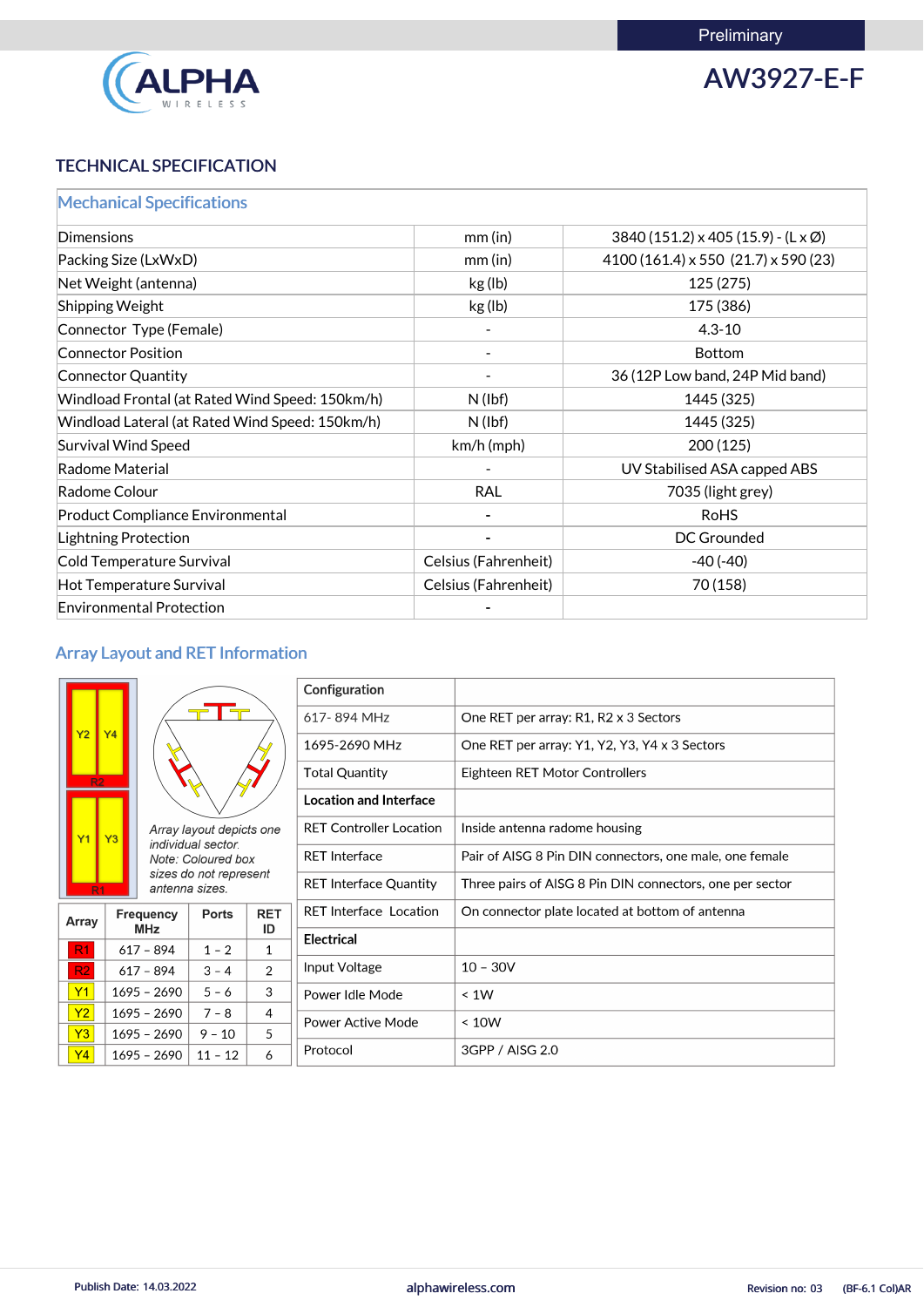**Preliminary** 



AW3927-E-F

# TECHNICAL SPECIFICATION

## Mechanical Illustration



![](_page_3_Figure_6.jpeg)

![](_page_3_Figure_7.jpeg)

![](_page_3_Figure_8.jpeg)